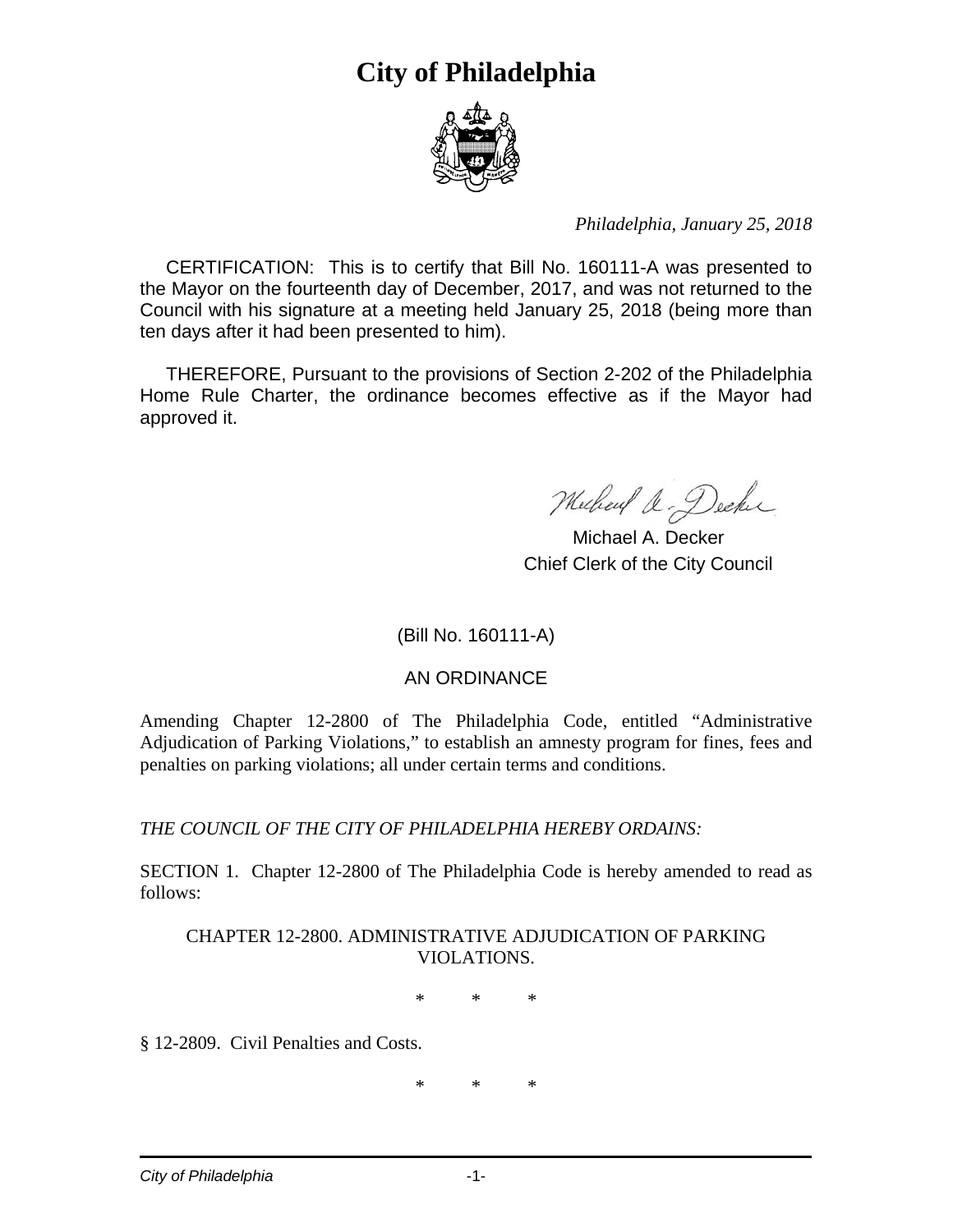BILL NO. 160111-A continued Copy

(5) Expiration of Collection Initiation Period.

 (a) Except as to chronic parking violators, no collection activity shall commence in pursuit of payment of penalties set forth in subsection 12-2809(2), or other costs, fees, or fines related thereto, upon the expiration of ten years from issuance of the ticket or violation notice.

mean:

(b) For purposes of this Chapter, a chronic parking violator shall

(i) Any person owing penalties set forth in subsection 12- 2809(2), or other costs, fees, or fines related thereto in excess of \$500.00 or to whom three (3) or more open and unpaid parking tickets or violation notices have been issued, without regard to particular license plate or vehicle identification numbers; and

 (ii) Any person who is the owner or registrant of a vehicle for which registration has been suspended or denied pursuant to 75 Pa. C.S. § 1379.

#### *(6) Amnesty for Parking Violations*

- *(a) Amnesty Criteria:* 
	- *a. The Amnesty Program shall be for a Two Month period: March 1, 2018 to April 30, 2018.*
	- *b. All parking tickets issued prior to calendar year 2013 will be eligible for forgiveness under this Amnesty Program.* 
		- *i. The definition of eligible parking ticket is as follows:*
		- *ii. All open parking violations for which there has been no response.*
		- *iii. All open parking violations which have had a hearing and have been found liable and remain unpaid.*
		- *iv. All parking violations under a payment plan.*
		- *v. All parking violations which have a voluntary partial payment on the fine or penalty amount.*
	- *c. Payment in full of all fines and penalties for violations issued in the calendar years 2013, 2014, 2015, 2016, & 2017, will immediately grant Amnesty for all parking violations fines and penalties for all years prior to 2013.Payment in full is for all vehicles owned, leased or rented, or;*
	- *d. Entering into a payment plan for all fines and penalties for violations issued in the calendar years 2013, 2014, 2015, 2016, & 2017. Entering into a payment will grant Amnesty for all parking violation fines and penalties for all years prior to 2013. Upon successful completion of the payment plan Amnesty shall be granted. A ten percent down payment of the total due will be*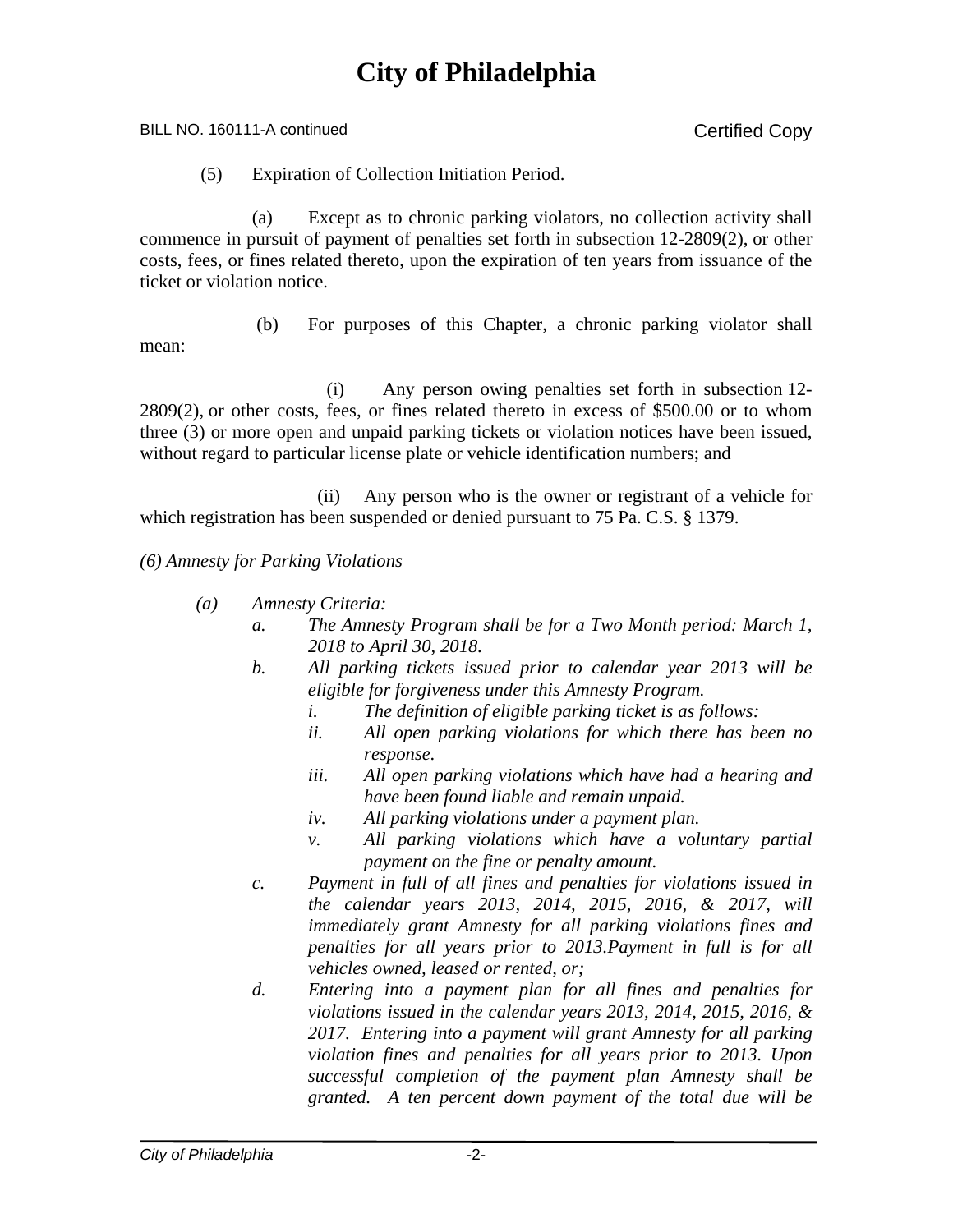#### BILL NO. 160111-A continued Certified Copy

*required. The payment plan will be for all vehicles owned, leased or rented.* 

- *e. If a participant has no outstanding fines or penalties for the years 2013, 2014, 2015, 2016, or 2017, but has fines and penalties due for years prior to 2013, amnesty shall be granted upon payment of a \$50 administrative fee.*
- *f. Towing and Storage fees to be included in the Amnesty Program:* 
	- *i. All outstanding towing and storage fees incurred prior to calendar year 2015 are eligible for the amnesty program.* 
		- *1. This includes any open fees which have had no response, any fees which have had a hearing and have been found liable, any fees which have entered into a payment plan and any fees which have a voluntary partial payment on the fee amount.*
		- *2. Any participant owing outstanding towing and storage fees, on an impounded vehicle which was publicly auctioned, will be eligible to participate in the amnesty program and receive a discount/forgiveness on the outstanding fees, as follows:* 
			- *a. Upon full payment of thirty percent (30%) of the current total amount due on outstanding towing and storage fees, the remaining seventy percent (70%) shall be forgiven.*
			- *b. In order to obtain this amnesty/forgiveness, the 30% payment must be in one payment. There will be no time payments permitted on towing and storage fees under the amnesty program.*
- *(b) Payment:* 
	- *a. Checks will not be accepted. To qualify for a monthly payment plan, a credit/debit card or United States currency must be utilized, payments will be scheduled automatically each month from the credit/debit card which is presented.*
	- *b. Payment Plans will be for twenty-four (24) months, unless a shorter period is requested by the participant entering into the payment plan.*
	- *c. Payments will be scheduled to be deducted from the presented credit/debit card on the 15th day of each month.*
	- *d. If a participant does not have a credit/debit card, the participant must make payment in person at a Parking Authority location utilizing United States currency on or before the due date of the monthly payment.*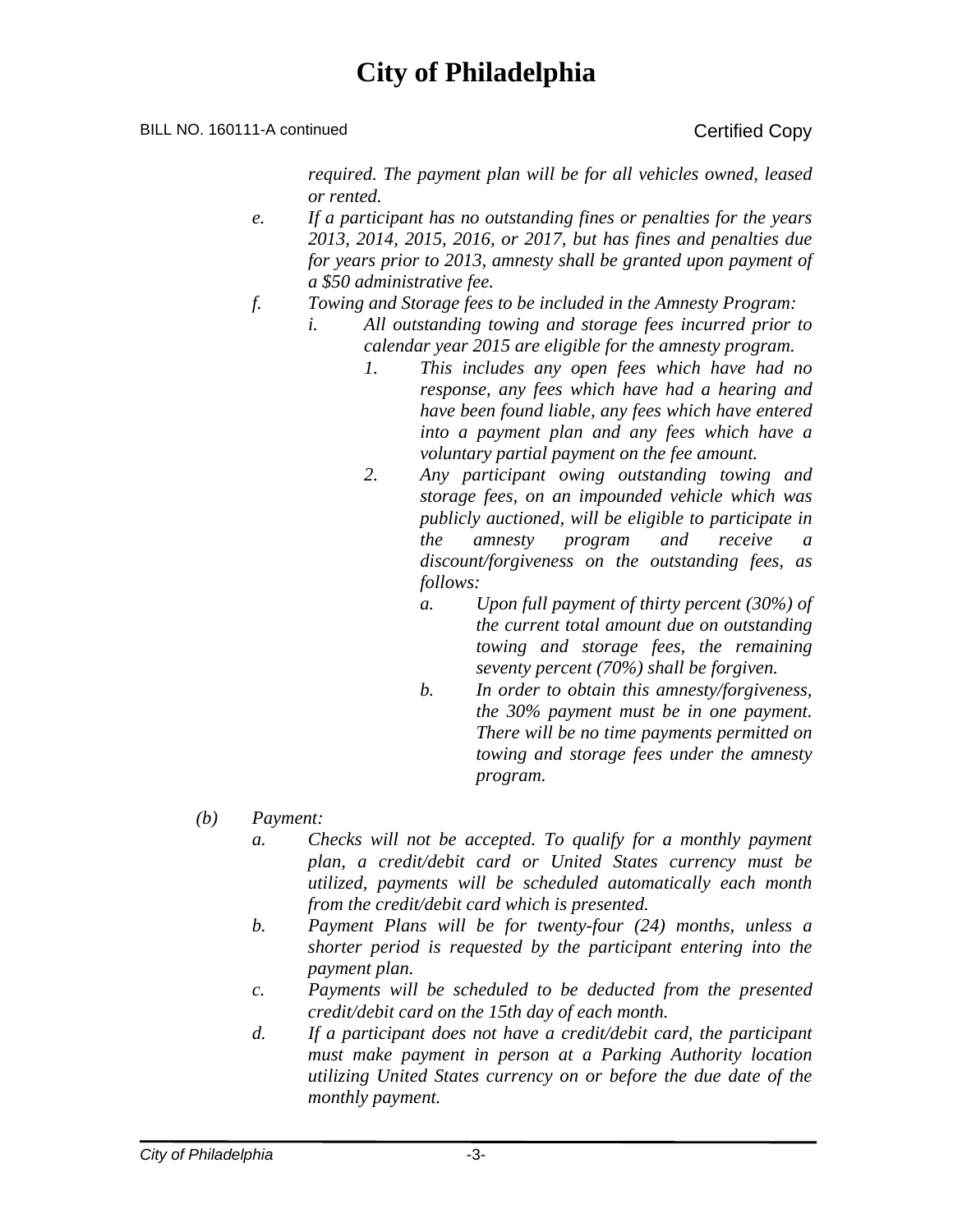BILL NO. 160111-A continued Certified Copy

- *(c) Defaulting on Payment Arrangements:* 
	- *a. If a default under the payment plan occurs, Amnesty is forfeited unless special circumstances can be shown.*
- *(d) Enforcement Actions during Amnesty Program: Participants shall not be subject to booting or towing for the years covered by this Amnesty Program while in compliance with a payment plan under this Amnesty Program.*
- *(e) Registration Suspend Program: The Registration Suspend Program, which is Authorized by Commonwealth Statute, shall remain in effect during the Amnesty Program. Any registration which is already suspended may participate in the Amnesty Program by paying the full amount of the original fines, as listed above in this ordinance. There shall be no time payment plans issued during the Amnesty Program for Violations included in registration suspend. Upon payment in full of the original fine amounts which initiated the registration suspension, the suspension will be lifted.*
- *(f) Parking Authority Financial Terms: The Philadelphia Parking may only reimburse its current contractors/subcontractors for the actual costs incurred in operating the Amnesty Program.*
- *(g) Specific Duties of the Parking Authority:* 
	- *a. It shall be the duty of the Philadelphia Parking Authority to widely advertise this Amnesty Program.* 
		- *i. The Authority is to do this through the use of the free news media by issuing daily press releases to all media outlets in the Philadelphia area. All available Social Media Outlets shall be utilized, including the Parking Authority's Web Site and the Authority's Face Book Accounts.*
		- *ii. Advertising shall commence 15 days prior to the beginning of the Amnesty Program.*
		- *iii. A listing of all advertising shall be compiled by the Authority and a report on the advertising completed shall be reported to all Members of City Council on a weekly basis. This report shall be distributed to all Members of Council on each Wednesday during the Amnesty Program.*
	- *b. A listing of all payments received shall be compiled by the Authority, including the number of participants enrolled in the Amnesty Program, this will be reported to all Members of City Council on a weekly basis. This report shall be distributed to all Members of Council on each Wednesday during the Amnesty Program.*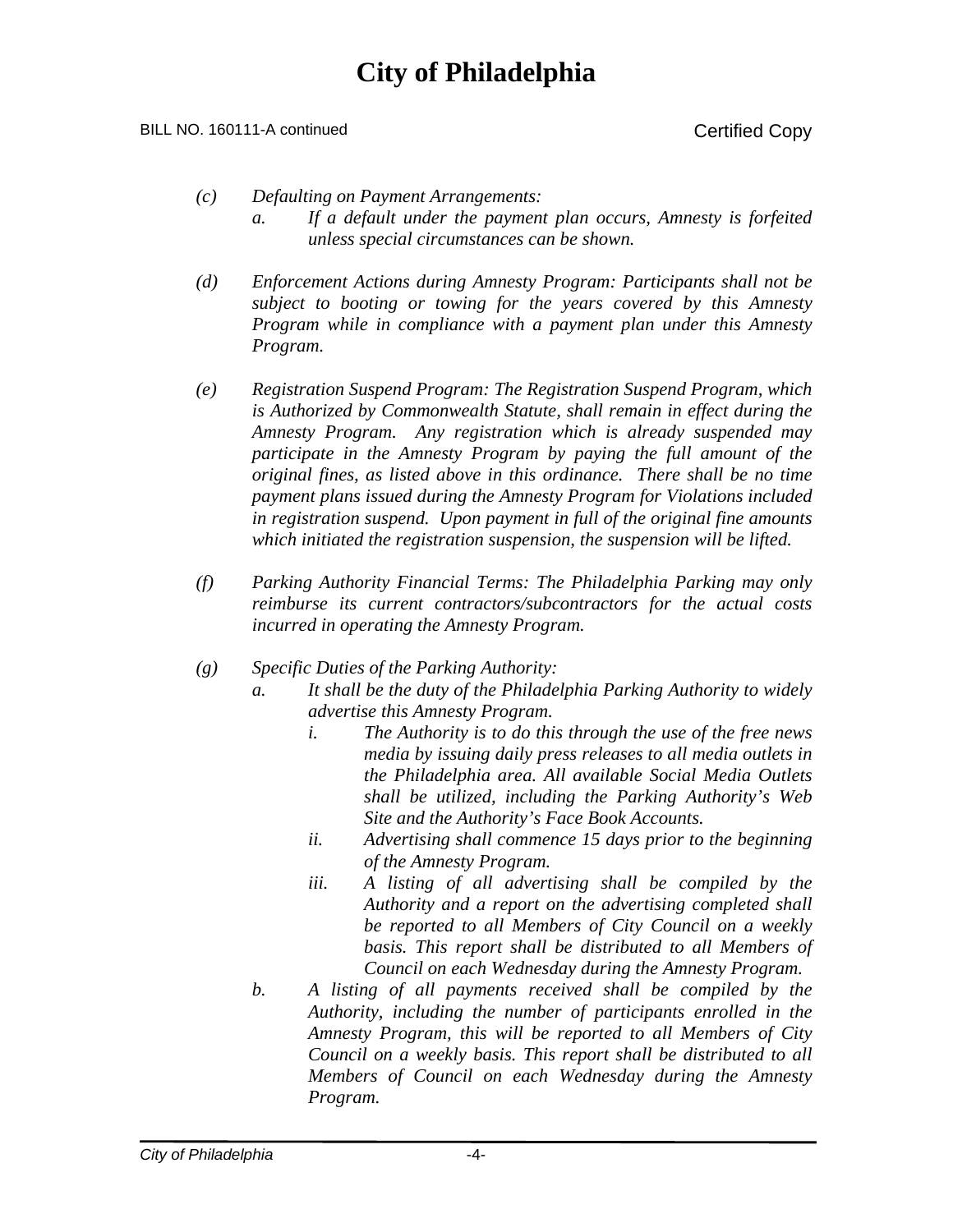#### BILL NO. 160111-A continued Certified Copy

- *c. The Parking Authority and the Bureau of Administration shall maintain hours of operation for the public to enroll in the Amnesty Program.*
- *d. The Chairman of the Board of the Philadelphia Parking Authority with the approval of the Board of Directors, shall appoint a senior member of management to be fully in charge and responsible for the operation of the Amnesty Program.* 
	- *i. This appointment must be done within three days of this Ordinance becoming Law.*
	- *ii. The Board Chairman shall notify all Members of City Council of this appointment in writing prior to the expiration of the allotted three-day period.*
- *e. Notice:* 
	- *i. There shall be two (2) separate notices mailed to those eligible for the Amnesty Program.* 
		- *1. One notice shall be mailed 15 days prior to the beginning of the Program.*
		- *2. One updated notice shall be mailed 30 days after the beginning of the Program.*
	- *ii. Notices shall contain the amount due on each violation, the issue date of the violation, and the plate to which the violation was issued. The notice shall list the amount which is originally due and the amount which would be due under the amnesty program. The notice shall also indicate the savings the participant would be eligible to save if enrolled in the Amnesty Program.*
- *(h) Future Amnesty Programs: There shall be no additional Parking Violation Amnesty Programs approved by City Council for a period of four (4) years from the conclusion of this Amnesty Program.*

SECTION 2. Effective Date. This Ordinance shall take effect immediately upon final passage.

\_\_\_\_\_\_\_\_\_\_\_\_\_\_\_\_\_\_\_\_\_\_\_\_\_\_\_\_\_\_\_\_\_\_\_ **Explanation:**  *Italics* indicate new matter added.